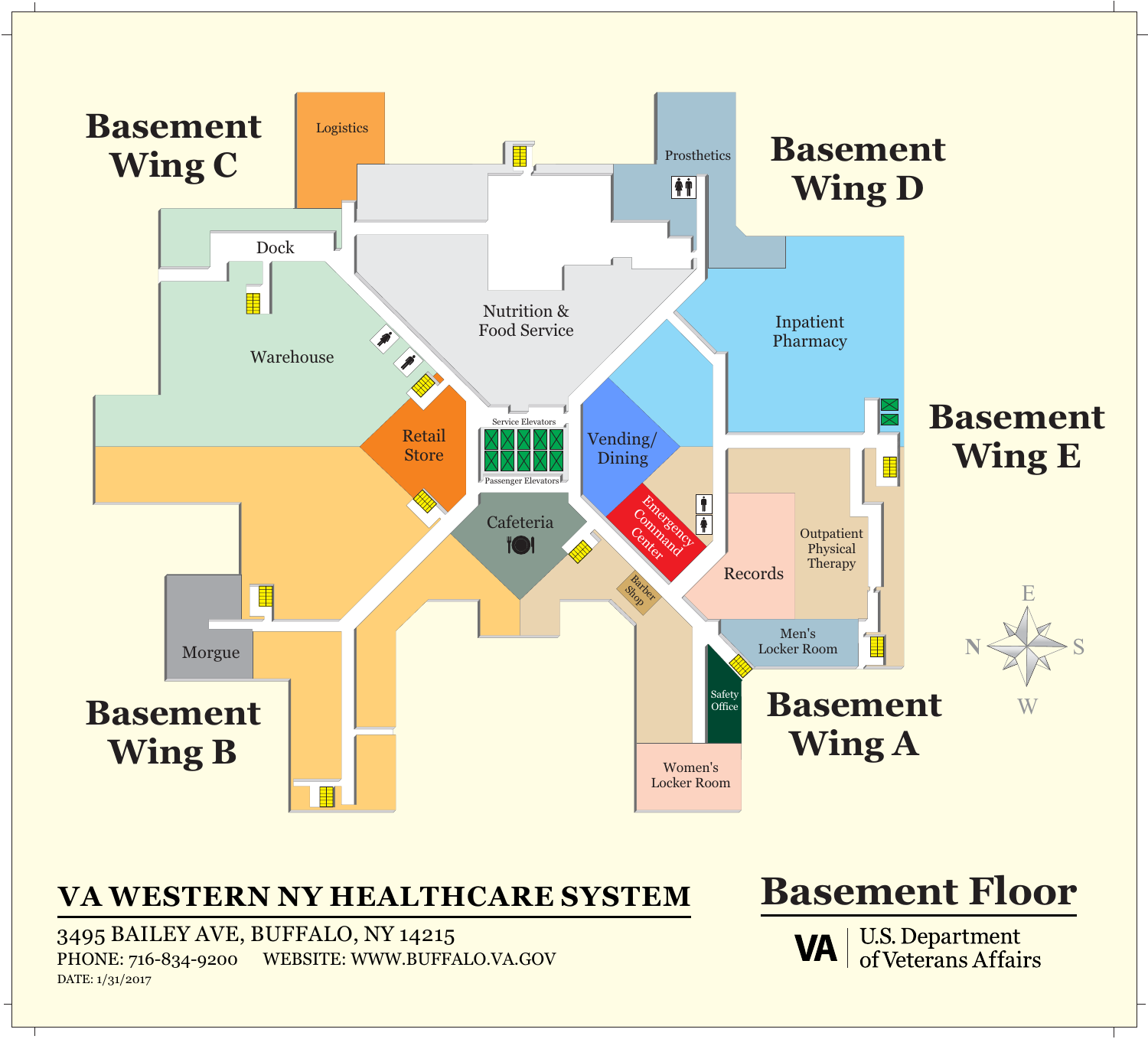

### **VA WESTERN NY HEALTHCARE SYSTEM First Floor**

3495 BAILEY AVE, BUFFALO, NY 14215 PHONE: 716-834-9200 WEBSITE: WWW.BUFFALO.VA.GOV DATE: 1/31/2017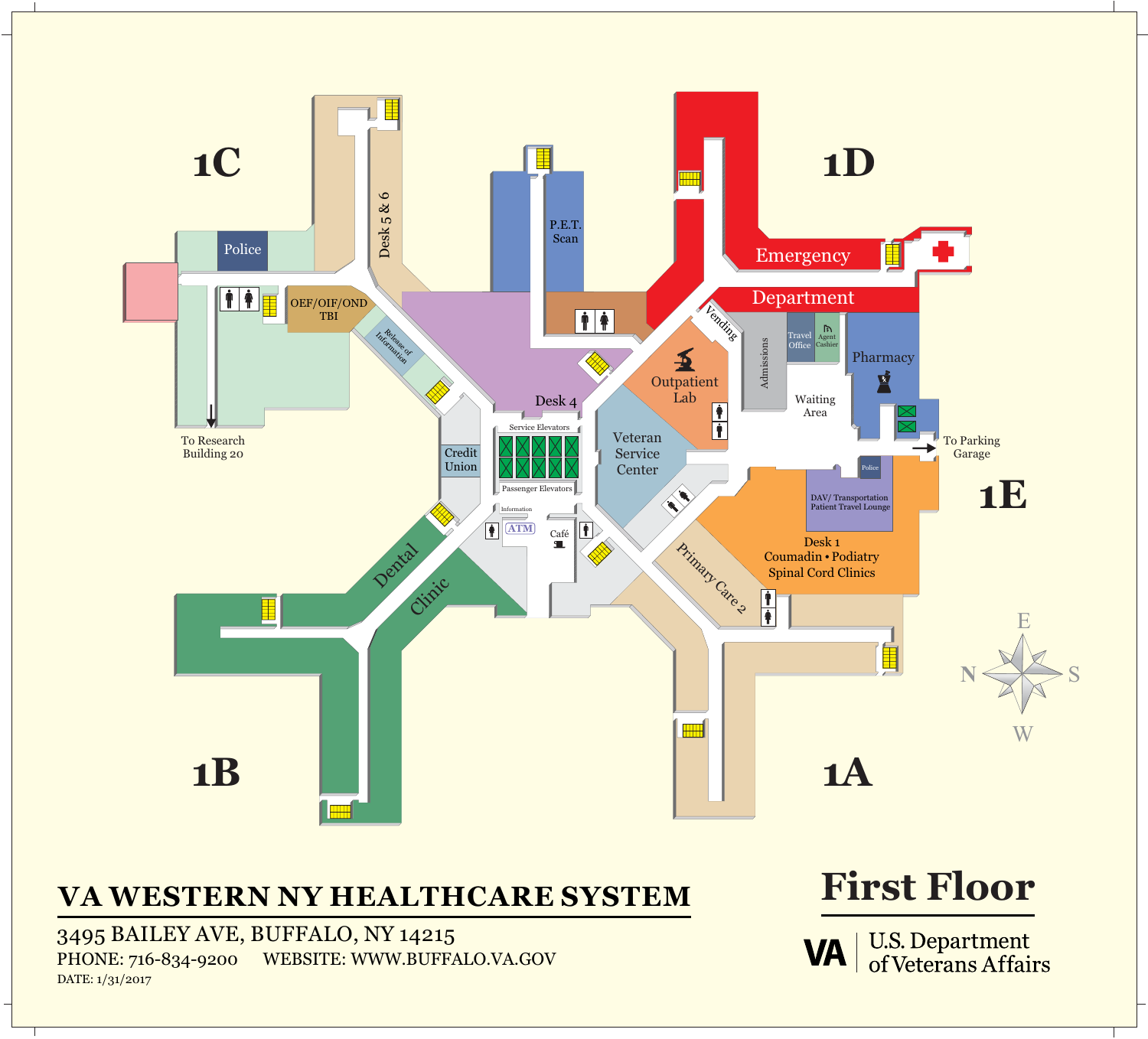

### **VA WESTERN NY HEALTHCARE SYSTEM Second Floor**

3495 BAILEY AVE, BUFFALO, NY 14215 PHONE: 716-834-9200 WEBSITE: WWW.BUFFALO.VA.GOV DATE: 1/31/2017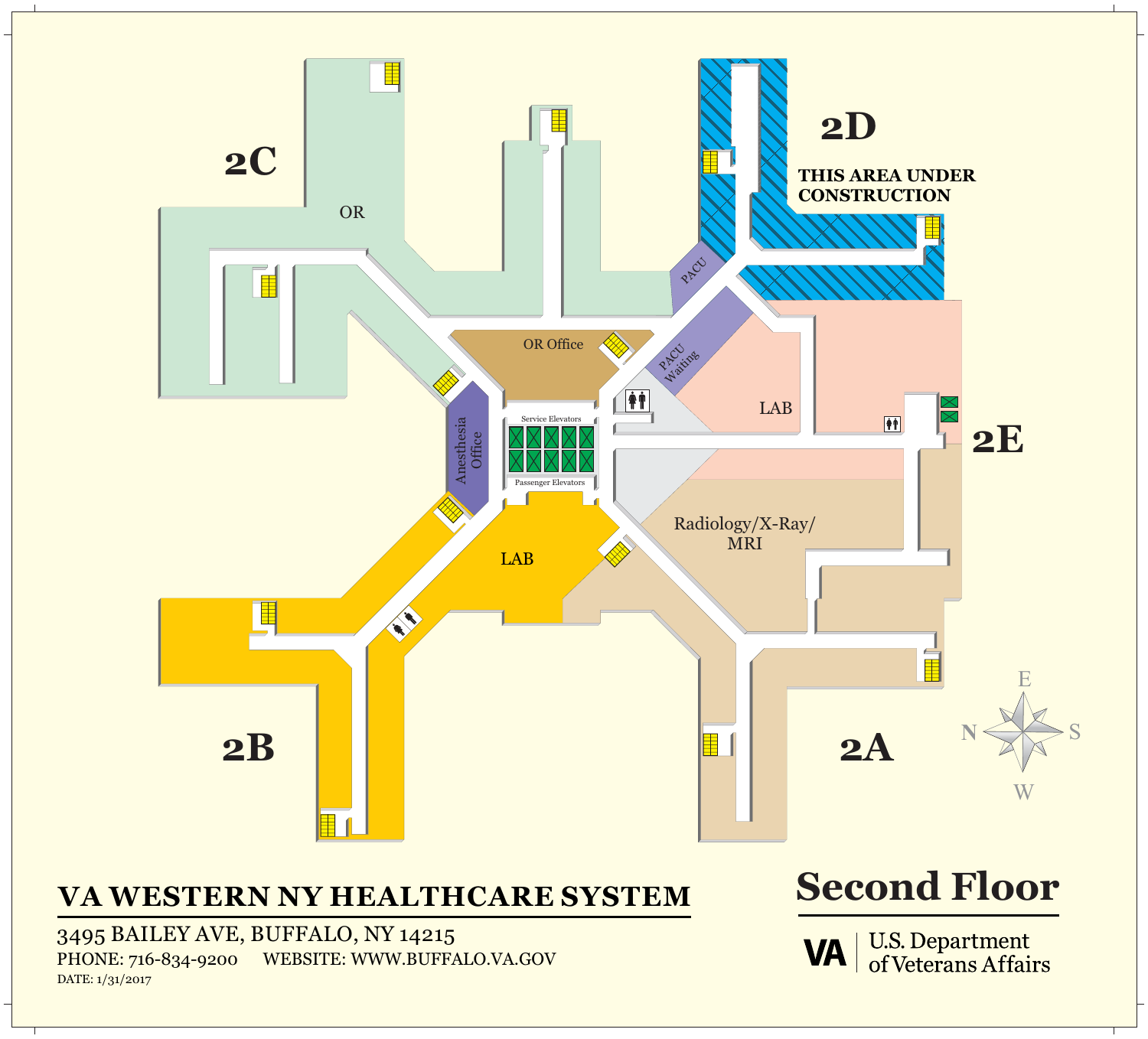

3495 BAILEY AVE, BUFFALO, NY 14215 PHONE: 716-834-9200 WEBSITE: WWW.BUFFALO.VA.GOV DATE: 1/31/2017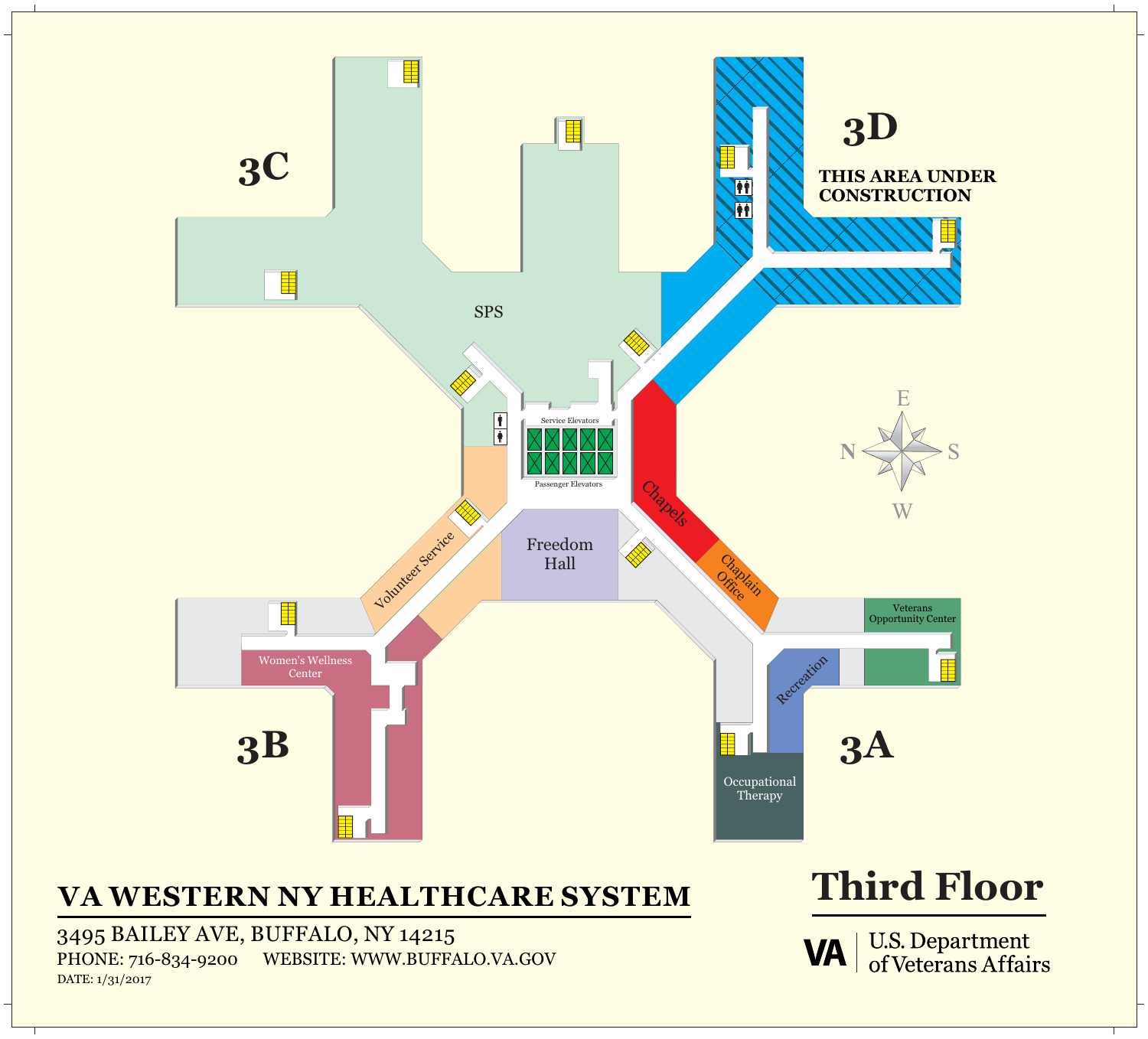

## **VA WESTERN NY HEALTHCARE SYSTEM Fourth Floor**

3495 BAILEY AVE, BUFFALO, NY 14215 PHONE: 716-834-9200 WEBSITE: WWW.BUFFALO.VA.GOV DATE: 1/31/2017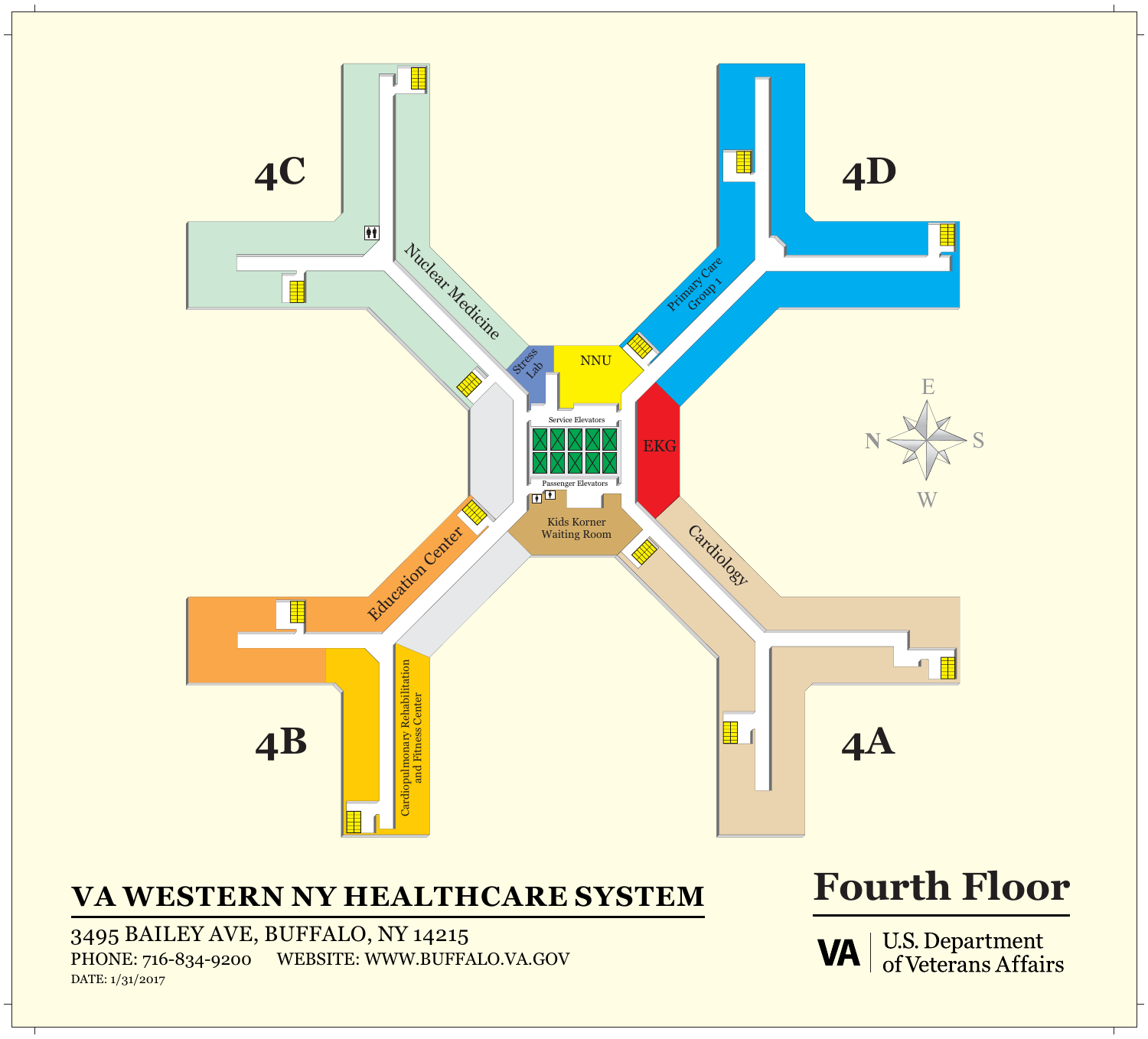

3495 BAILEY AVE, BUFFALO, NY 14215 PHONE: 716-834-9200 WEBSITE: WWW.BUFFALO.VA.GOV DATE:  $1/31/2017$ 

U.S. Department<br>of Veterans Affairs **VA** 

### **VA WESTERN NY HEALTHCARE SYSTEM Fifth Floor**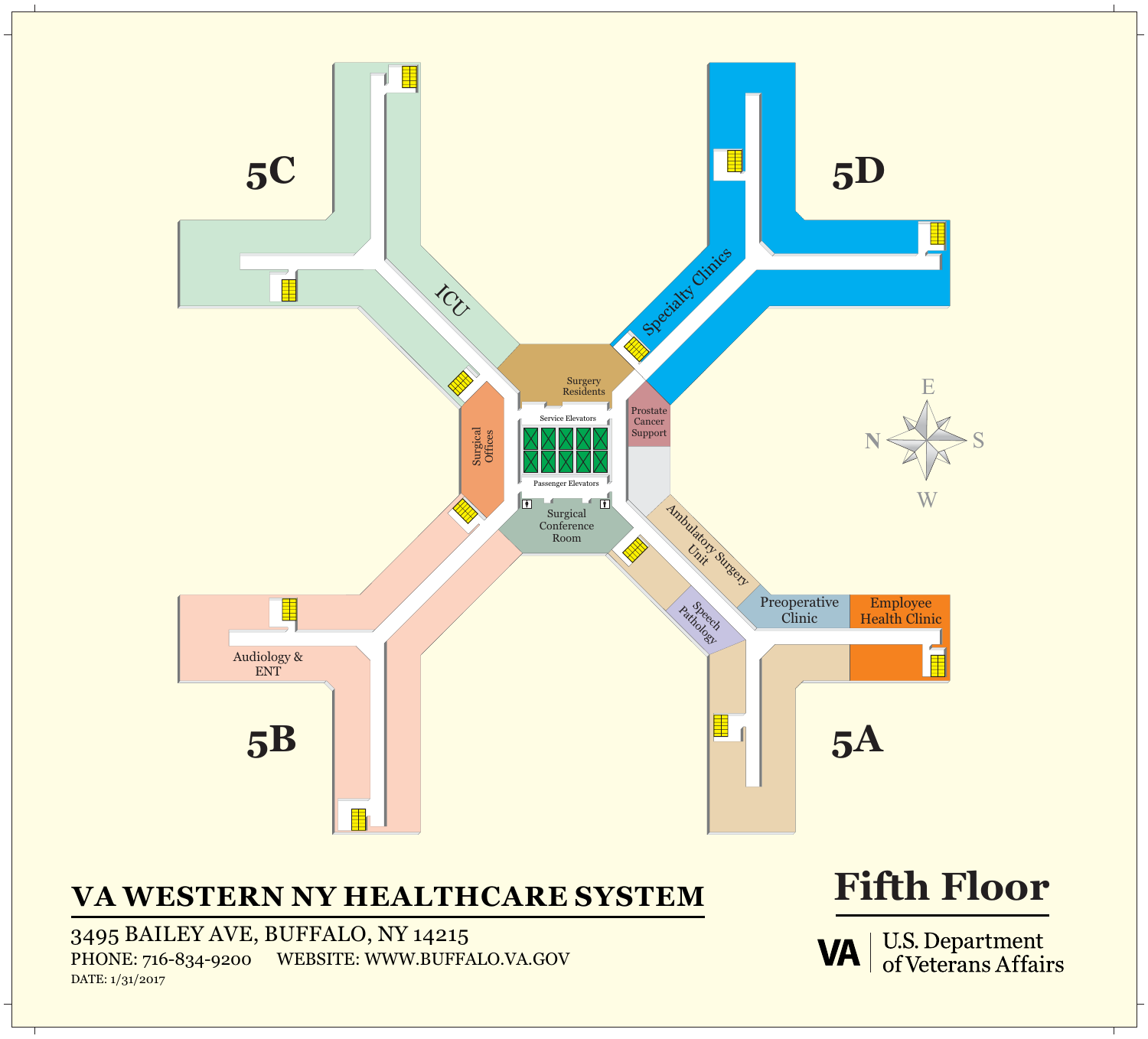

## **VA WESTERN NY HEALTHCARE SYSTEM Sixth Floor**

3495 BAILEY AVE, BUFFALO, NY 14215 PHONE: 716-834-9200 WEBSITE: WWW.BUFFALO.VA.GOV DATE: 1/31/2017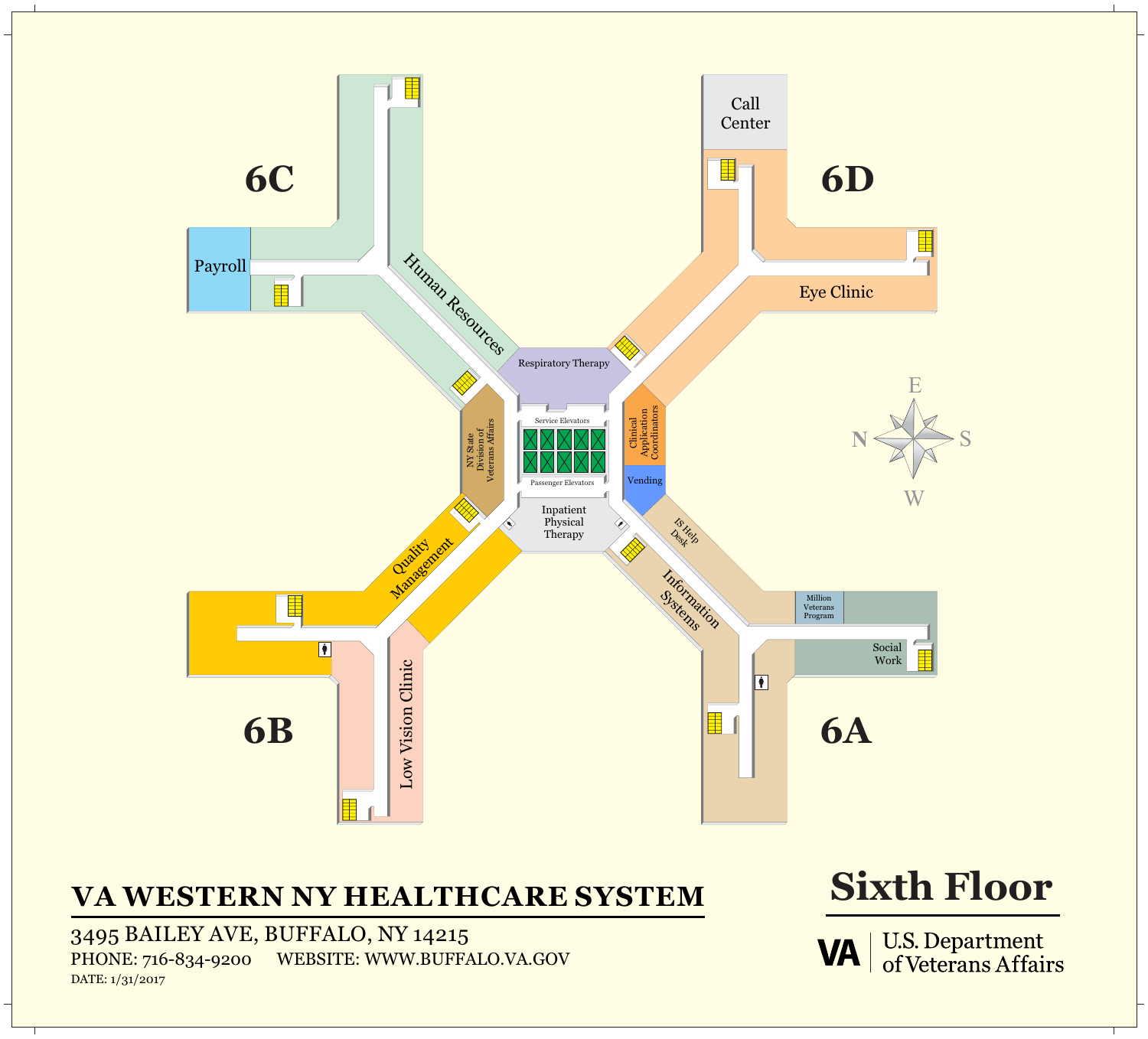

### **VA WESTERN NY HEALTHCARE SYSTEM Seventh Floor**

3495 BAILEY AVE, BUFFALO, NY 14215 PHONE: 716-834-9200 WEBSITE: WWW.BUFFALO.VA.GOV DATE: 1/31/2017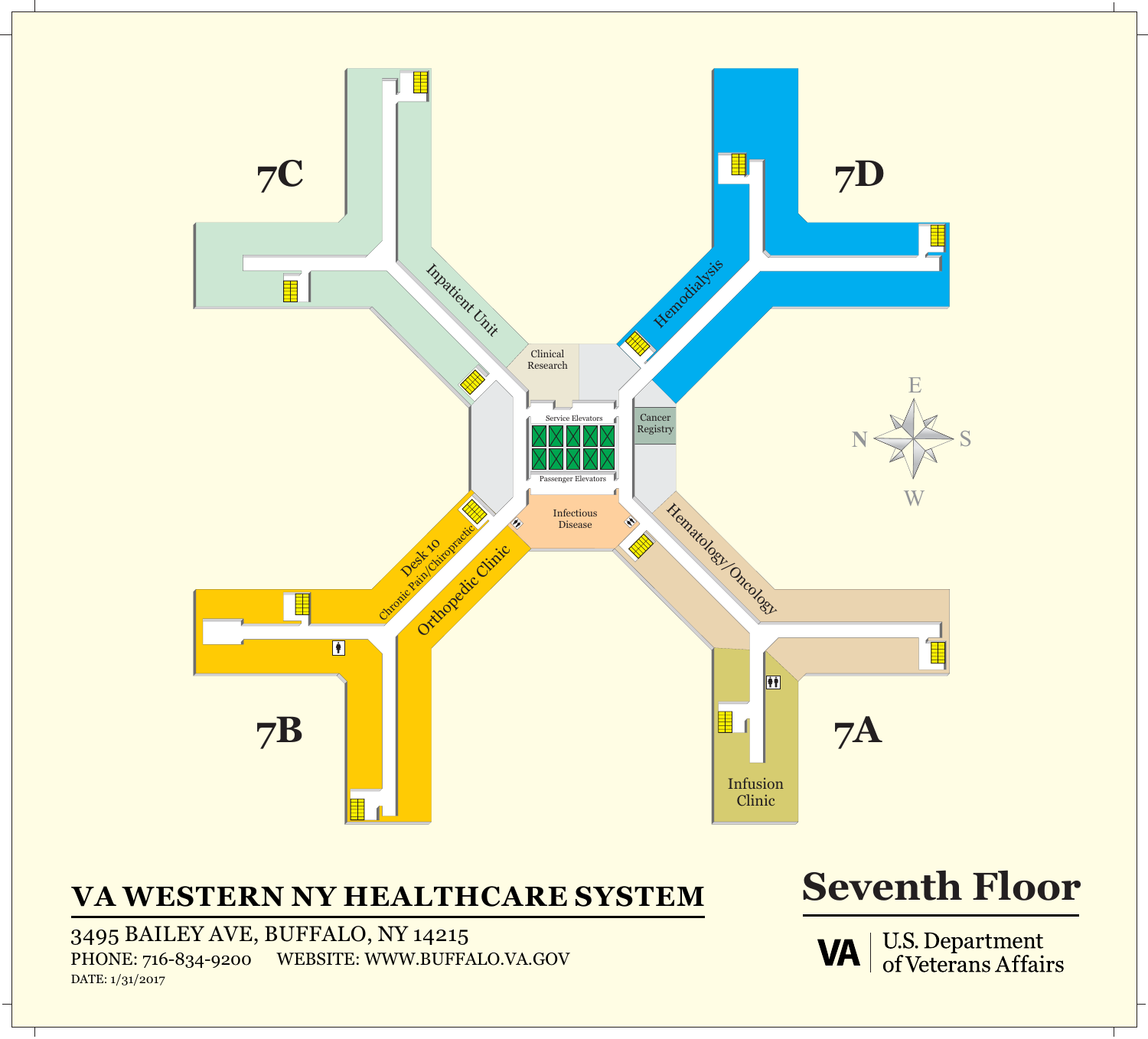

## **VA WESTERN NY HEALTHCARE SYSTEM Eighth Floor**

3495 BAILEY AVE, BUFFALO, NY 14215 PHONE: 716-834-9200 WEBSITE: WWW.BUFFALO.VA.GOV DATE: 1/31/2017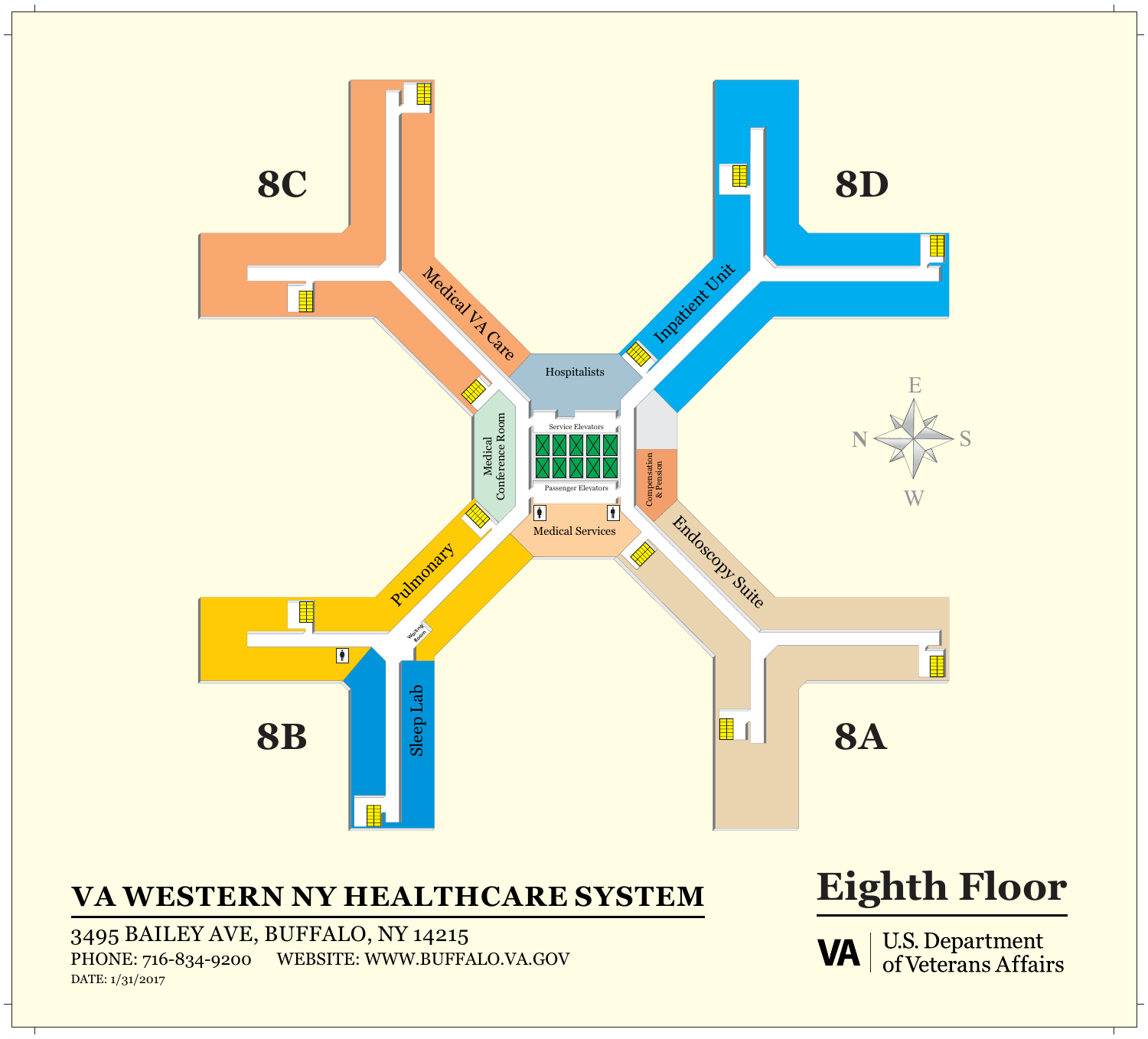

3495 BAILEY AVE, BUFFALO, NY 14215 PHONE: 716-834-9200 WEBSITE: WWW.BUFFALO.VA.GOV DATE:  $1/31/2017$ 

U.S. Department<br>of Veterans Affairs **VA** 

# **VA WESTERN NY HEALTHCARE SYSTEM Ninth Floor**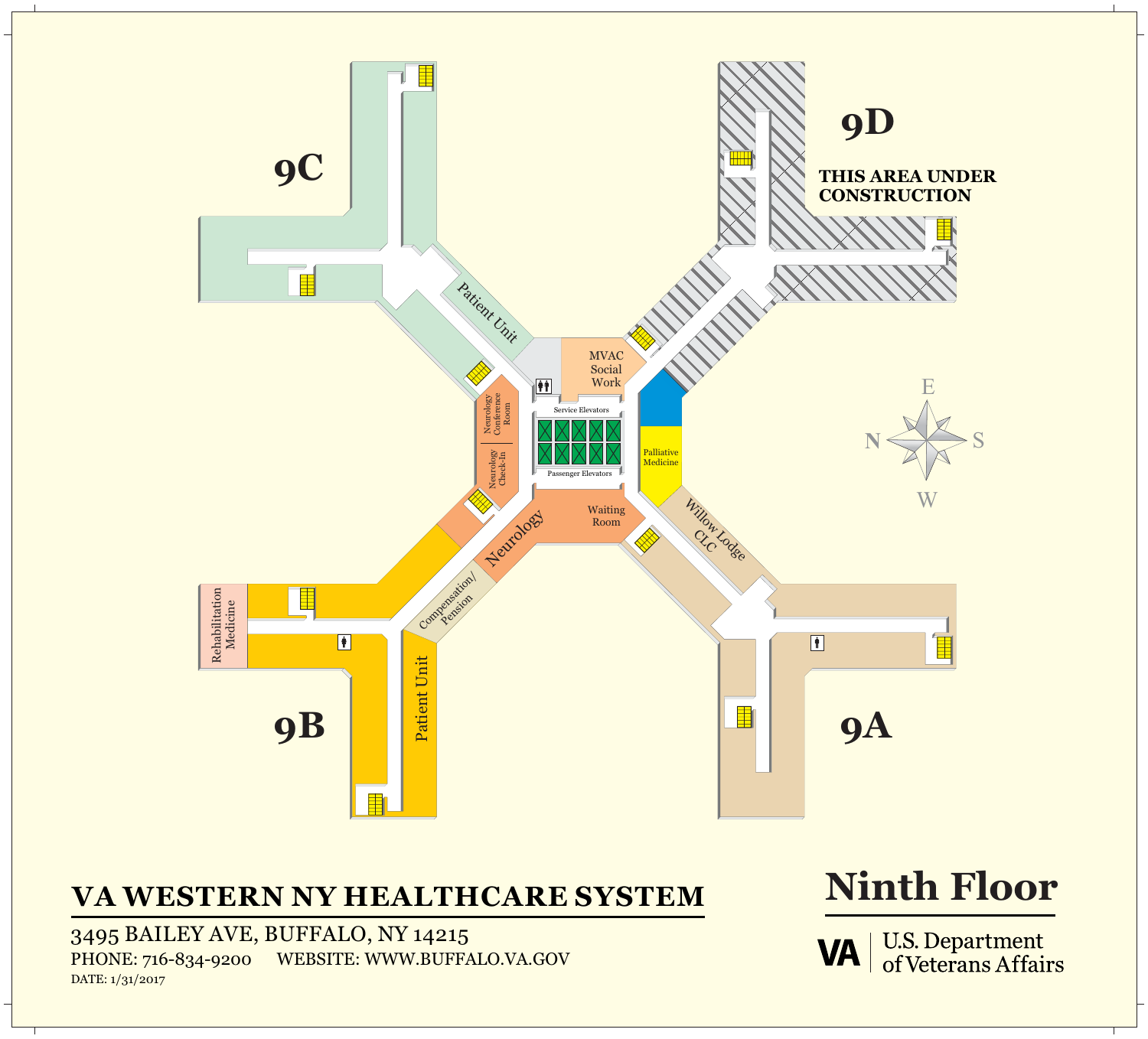

### **VA WESTERN NY HEALTHCARE SYSTEM Tenth Floor**

3495 BAILEY AVE, BUFFALO, NY 14215 PHONE: 716-834-9200 WEBSITE: WWW.BUFFALO.VA.GOV DATE: 1/31/2017